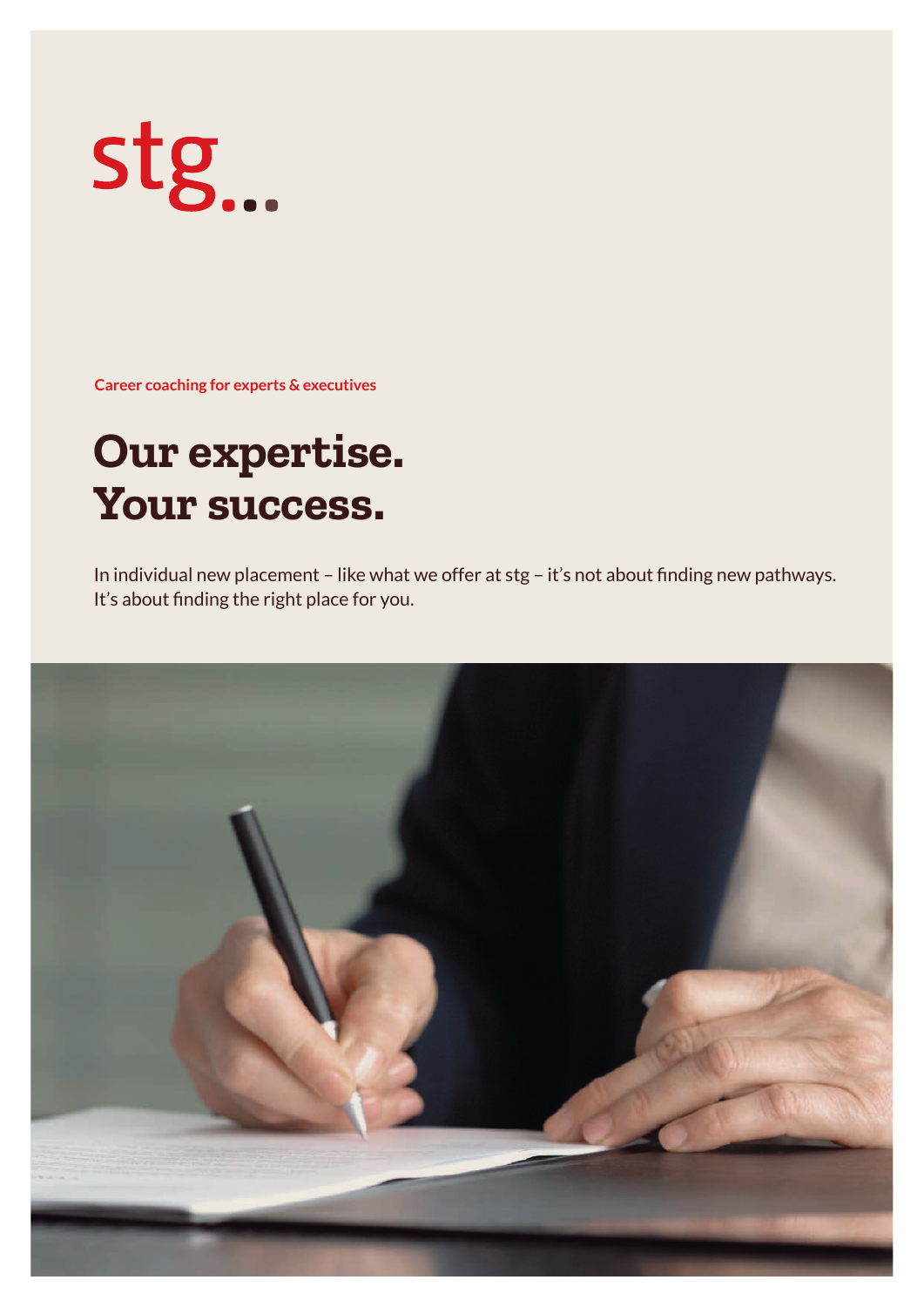stg – Newplacement GmbH Frauenlobstr. 2, 80337 Munich, Germany

Telephone: +49 9131 92936-16 E-mail: info@stg-newplacement.de

www.stg-newplacement.de



**Schedule an appointment for a non-binding information meeting by calling +49 9131 92936-16**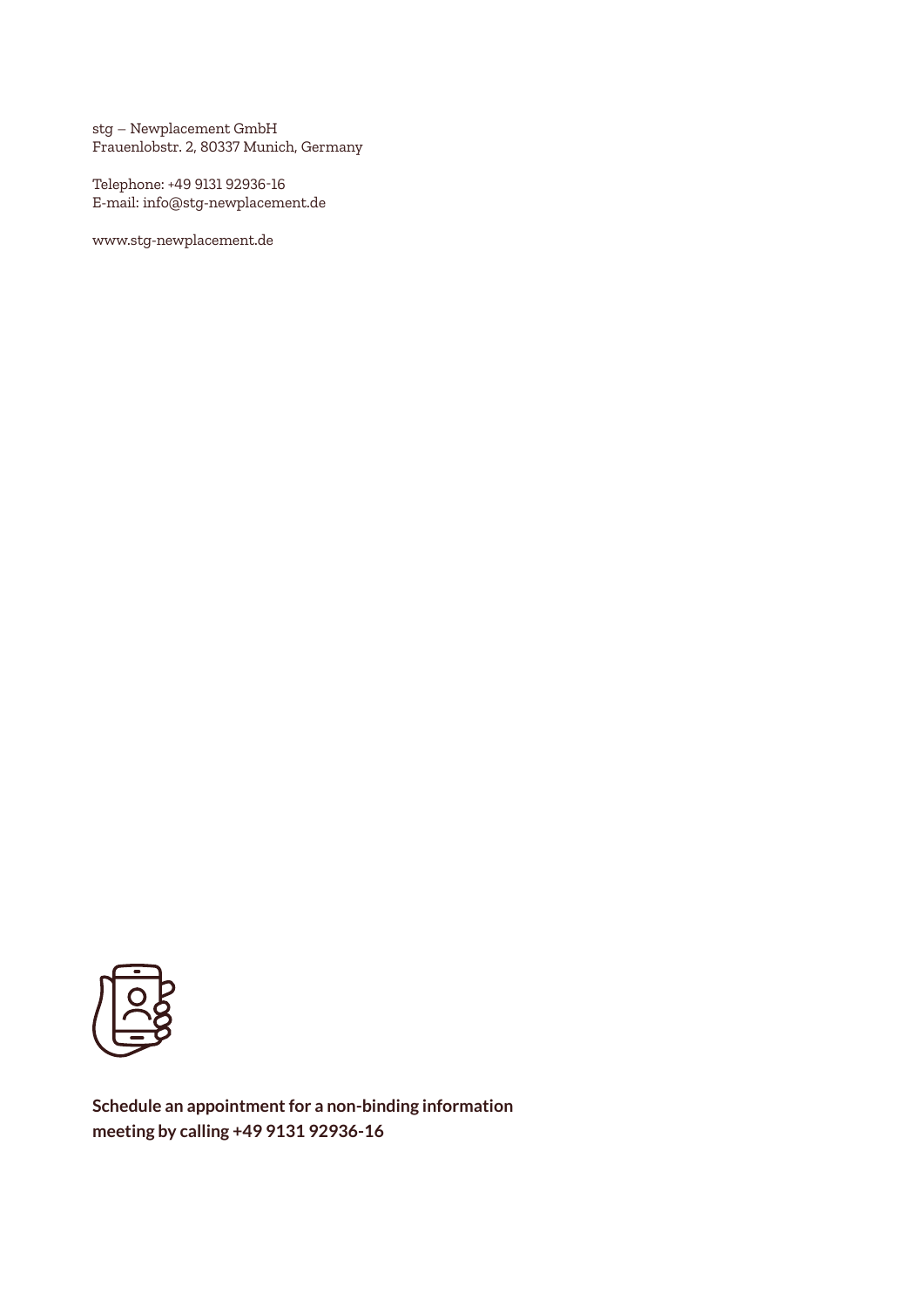# "Extremely professional and reliable."\*

You have achieved a great deal in your career. You know your strengths and your market value. And yet you may still wonder if there is something more or different that you should be doing? Something that may only be available to those who have already come as far as you have. At the same time, it is a time of change for you.

This is where our expertise comes in. We help people find their place – even if the path to get there is different than originally planned. At stg, we are firmly convinced that change can enable you to grow and develop perspectives for yourself that were previously not apparent.

After all, the right place is much more than a new job.

\*) Anita Bermel, former Vice President HR PMO GfK SE (regarding her experience working with stg)

### **Contents**

| <b>Consulting process</b>                       | Page 4  |
|-------------------------------------------------|---------|
| Phase 1: Analysis and orientation               | Page 6  |
| Phase 2: Positioning and strategy               | Page 8  |
| Phase 3: Optimization and conclusion            | Page 10 |
| Our services at a glance                        | Page 12 |
| Interview with career coach Dr. Nicolette Fiola | Page 14 |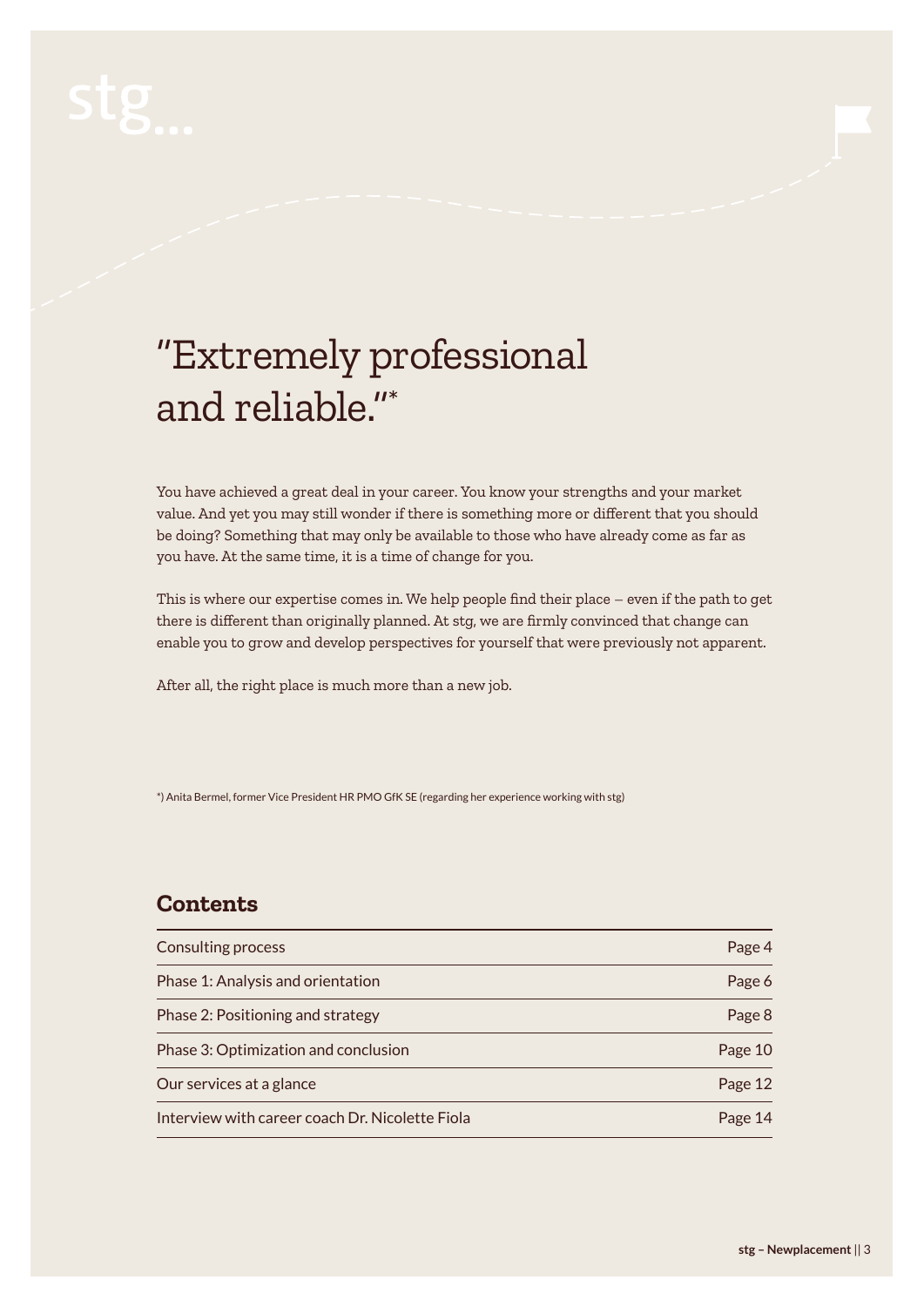# **Our career coaching is organized into three phases**

Career coaching is geared to the individual needs of our customers. It consists of three phases.

> Analysis and orientation

- Assessment of the current situation
- Analysis of potential
- Goal definition

**Personal support**

**Our experts are available for you throughout the entire duration of the project.**



### **Your personal coach**

Our coaches are experienced outplacement advisors and recruiters. They share common quality standards and their diversity complements each other.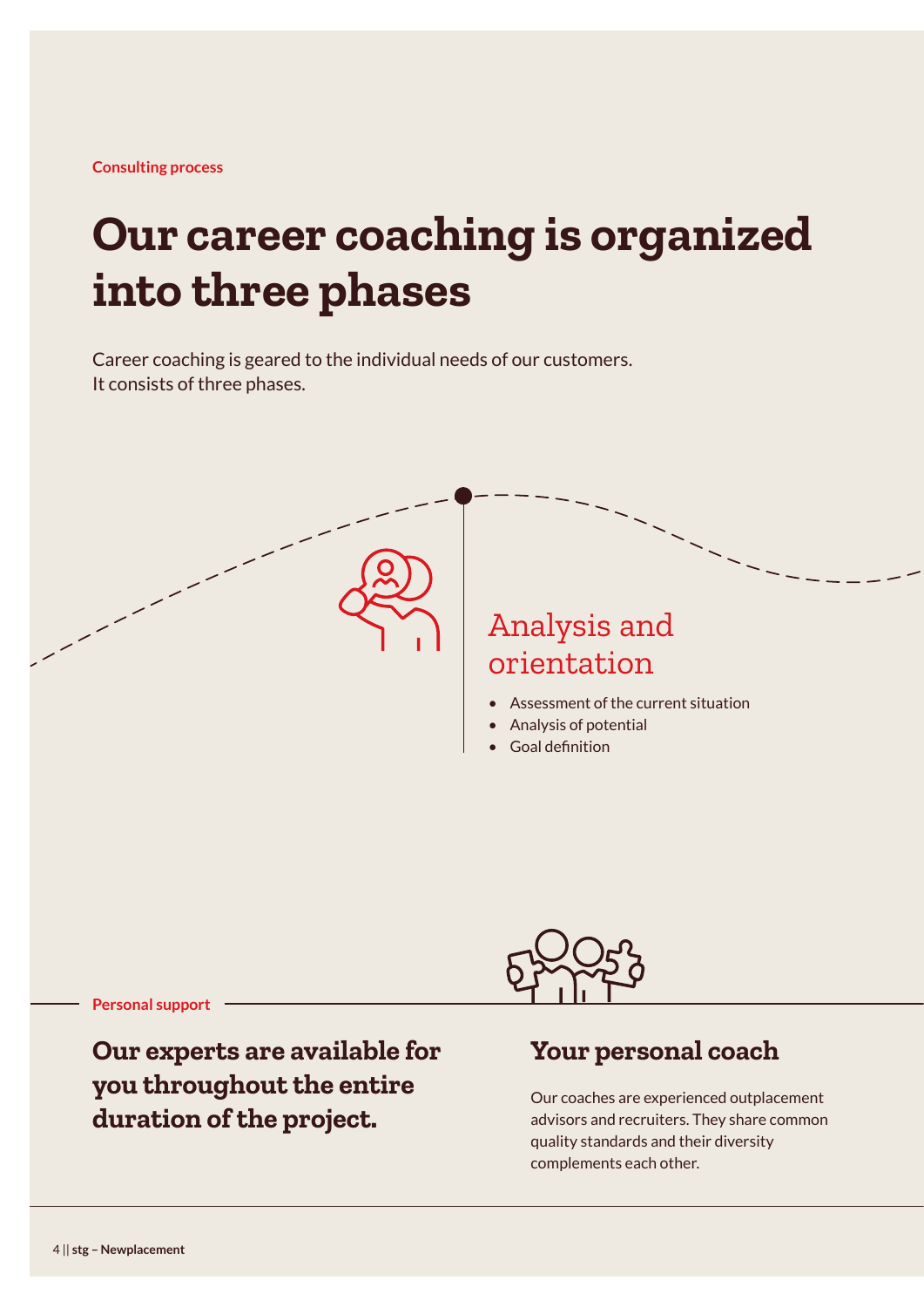

### Positioning and strategy

- Application and search strategy
- Unique selling points
- Designing your documents (profile, CV, social media)



### Optimization and conclusion

- Preparing for/following up on job interviews
- Optimizing a positive self-portrayal
- Decision-making support



### **Your support team**

Instead of trying to teach yourself the skills that others have already perfected, why not let professionals handle your personal branding?



### **Advice for you 24/7**

If needed, you or your family members can contact our team of experienced psychologists and counselors. 24 hours a day, 365 days a year.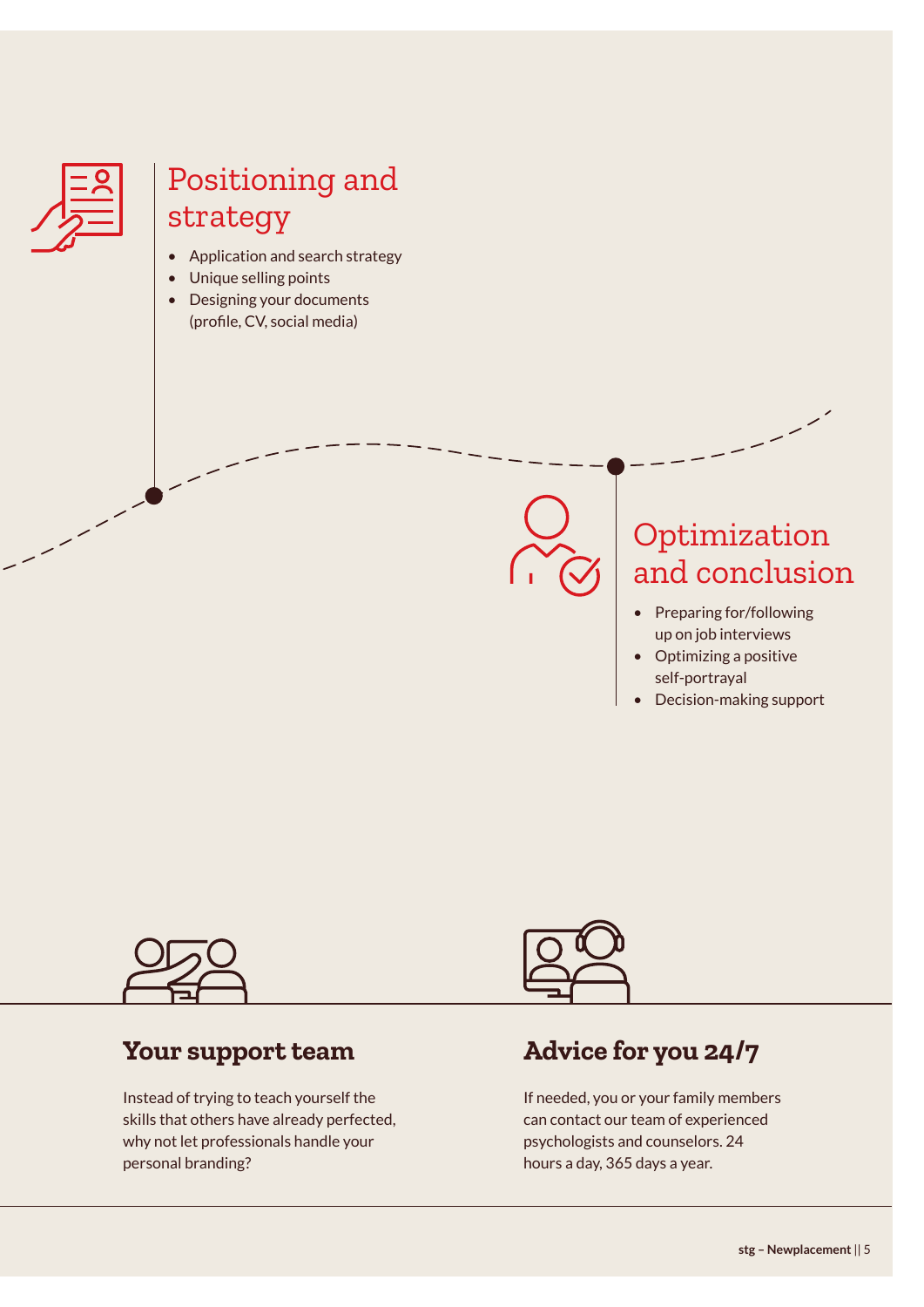

**Phase 1**

# **Analysis and orientation**

How to get started with your career coaching.

Your personal coach will be by your side to provide guidance during this period of transition. A sparring partner that we select for you individually according to professional focus areas and individual fit.

The first step is an initial meeting between you and your coach. Take advantage of this non-binding opportunity to get to know each other and feel free to ask anything you want to know before you decide to

work with us. Next, you and your coach will proceed together with phase 1: analysis and orientation.

This stage will involve intensive discussions. You will analyze your situation, receive an individual assessment of your potential, and define your goal. At the end of this phase, you will have clarity about your abilities and aspirations. As such, you will have packed your "toolbox" for your professional reorientation.

### **Your results**



**You have discovered new perspectives and clearly defined your goal. You know your strengths and your unique selling points. With regards to content, you are equipped for the next steps.**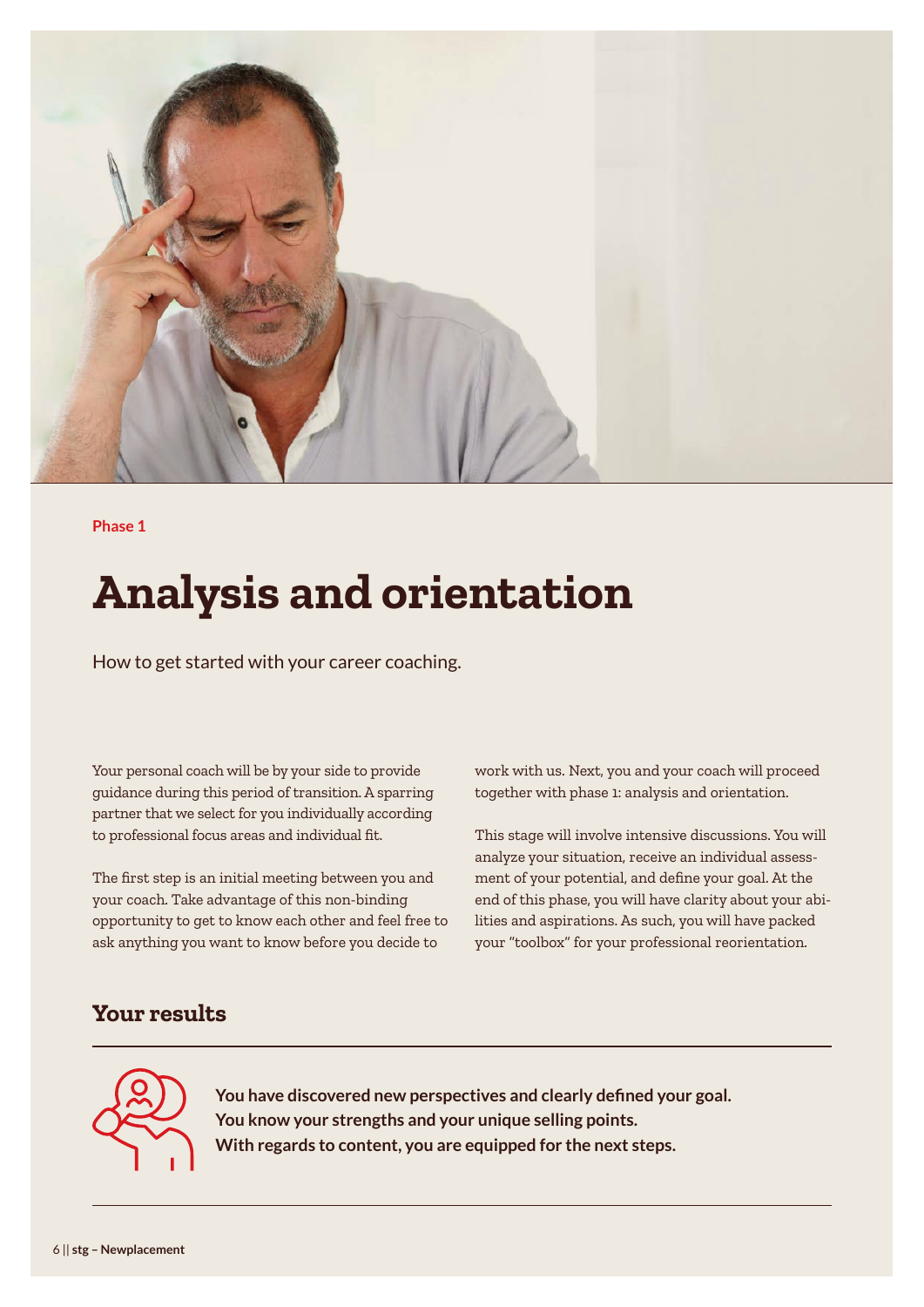

**Add-on module**

### **Hogan Personality Assessment**

The Hogan Personality Assessment is an international method for personality measurement and development. It consists of three parts: values, strengths, and risks.

The Hogan Personality Assessment is an international method for personality measurement and development. It consists of three parts: values, strengths, and risks.

The Hogan Personality Assessment originally comes from management and personnel development. We successfully use the tool in career coaching because it opens up completely new perspectives into your own personality. You can then use this as a basis to further develop your personality in a targeted manner.

In career coaching, you get all the results – explained clearly and with plenty of details in a personal meeting. Last but not least, the assessment is closely interwoven with your coaching. That's why it often acts as an additional catalyst in the process of reorientation. It speeds up the personal acquisition of knowledge and provides additional clarity.

Hogan is a development tool. At the same time, it also provides information about the individual's own value orientation and outstanding strengths. This is particularly revealing when it comes to finding the right working environment.

#### **Areas of potential, risks, values**

The Hogan Personality Inventory (HPI) describes the strong side of personality. It explains how we relate to others when we are being effective. A person's potential can be used to draw conclusions about how they work or lead and how successful they will be.

The Hogan Development Survey (HDS) describes the stress markers of personality. These are characteristics that emerge in times of increased strain and which could jeopardize professional success. The aim here is to recognize your own performance risks.

Finally, the Motives, Values, Preferences Inventory (MVPI) describes a person's drivers or motivators for success. It also indicates the positions and environments in which they are likely to be the most productive.

#### **Based on science**

As one of the best-known methods for measuring and developing personality, Hogan has a strong scientific foundation. It is based on global and national standards, is AGG (German General Equal Treatment Act) and EEOC compliant and also meets the strict quality criteria of DIN 33430. And it goes without saying that the results remain exclusively in your hands. The data is not shared with third parties.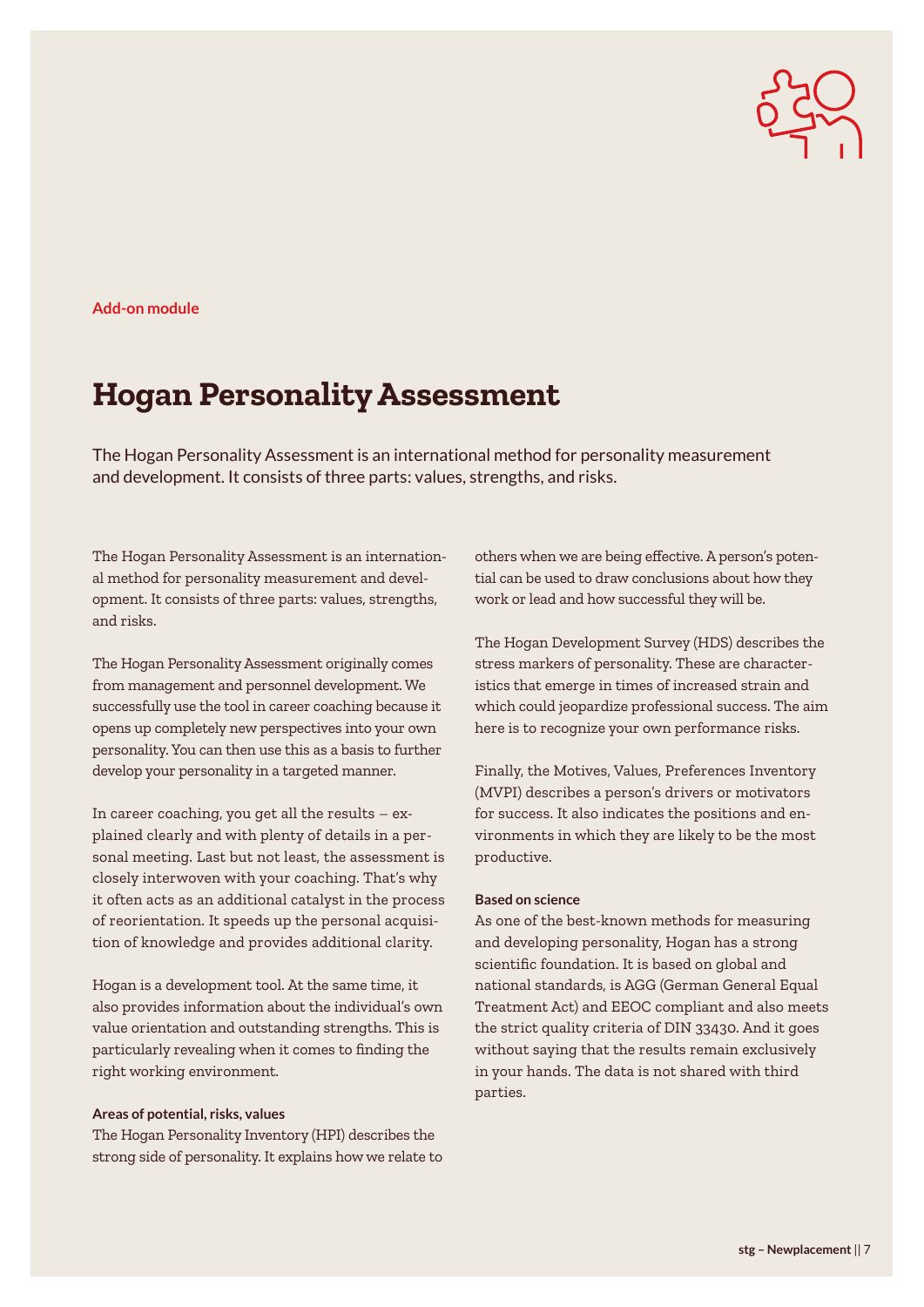

#### **Phase 2**

# **Positioning and strategy**

Your profile has been refined and is taking shape.

You have worked with your coach to develop your personal profile and define your goal. The framework has been clearly defined. Based on this, you will work together to develop your application strategy and select the channels that match your profile.

For this, you will need strong documents. We will organize a photo shoot for you and ensure that your application documents are visually appealing as well as cohesive in terms of content. They perfectly express what makes you tick. Based on the developed criteria, you will receive job suggestions that our experts have selected for you and that complement your own research.

Everyone's needs are different. That's why we offer additional bookable add-on modules that allow you to expand this phase to meet your own needs.

### **Your results**



**You have defined your application strategy. You have professionally designed documents that represent you perfectly. Your application has been submitted to your dream companies.**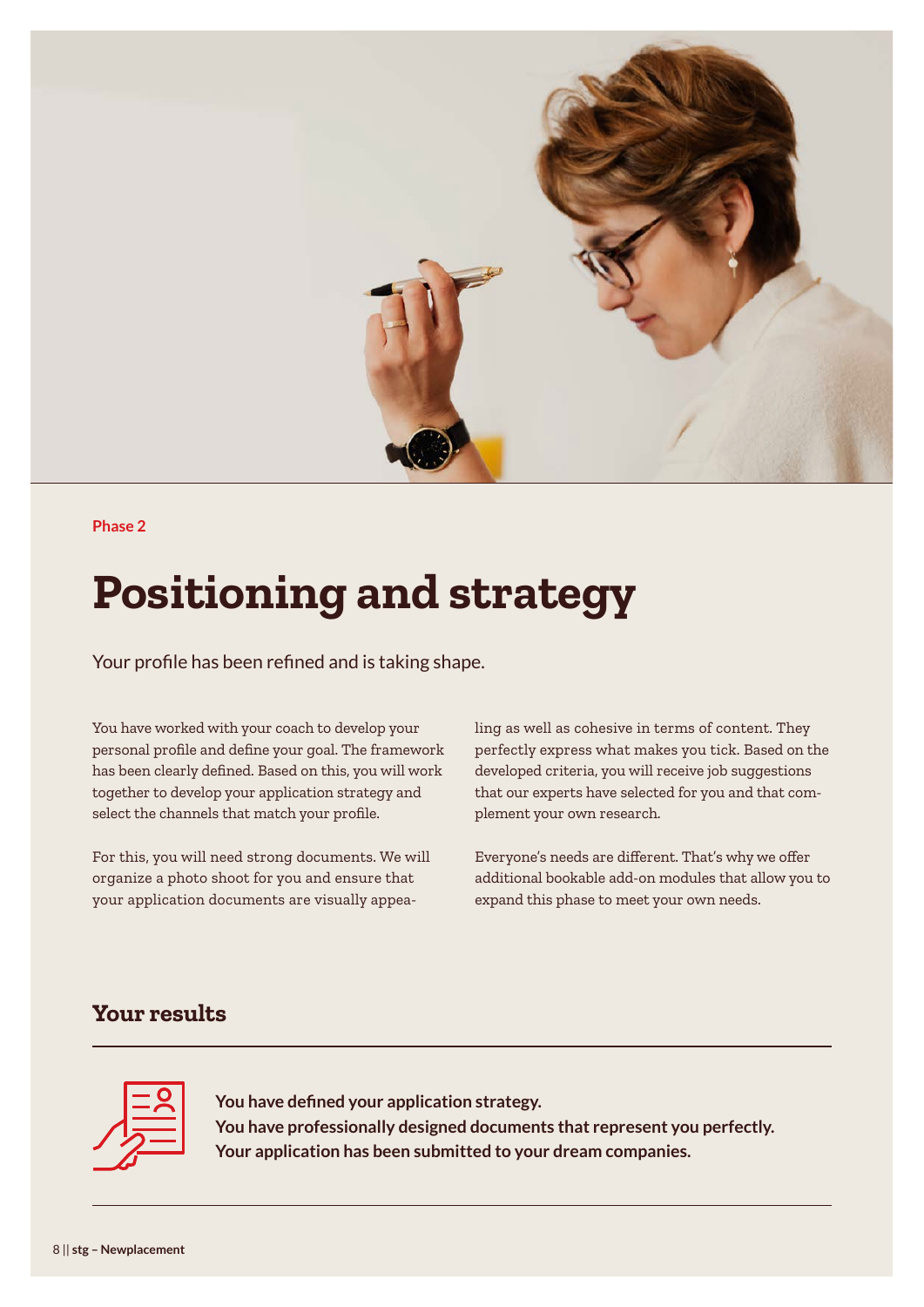

#### **Add-on module**

### **Reverse headhunting including back office**

Take advantage of the opportunity for in-depth research into the labor market.

After you have collaborated with your coach to determine your desired position and have prepared your documents, we will position your profile in the labor market.

In reverse headhunting, we use company databases for research while also drawing on our contacts to headhunters and our Germany-wide stg network. We validate all contacts before passing them on, of course. In addition, we help you to identify and strategically use your own networks. You will apply not only for advertised positions, but also proactively to companies that suit you as an employer.

Our back-office team takes care of preparing and compiling your documents and handles all correspondence for you.

**Add-on module**

### **Design package**

Let our marketing professionals handle your personal branding.

To position yourself in the executive/expert labor market, you need application documents that are tailored to your new, refined profile. You will systematically develop the content for this with your coach. The appropriate business headshots will be taken during a professional photo shoot. In addition, our marketing team will prepare a customized applicant profile for you as well as a curriculum vitae for

online and offline use. On top of that, we will translate your German CV and revise it so that you will also have a résumé in English at your disposal. Last but not least, our social media specialists will design your profile on Xing and LinkedIn. This will enable you to showcase yourself with an overall package that is both compelling and cohesive.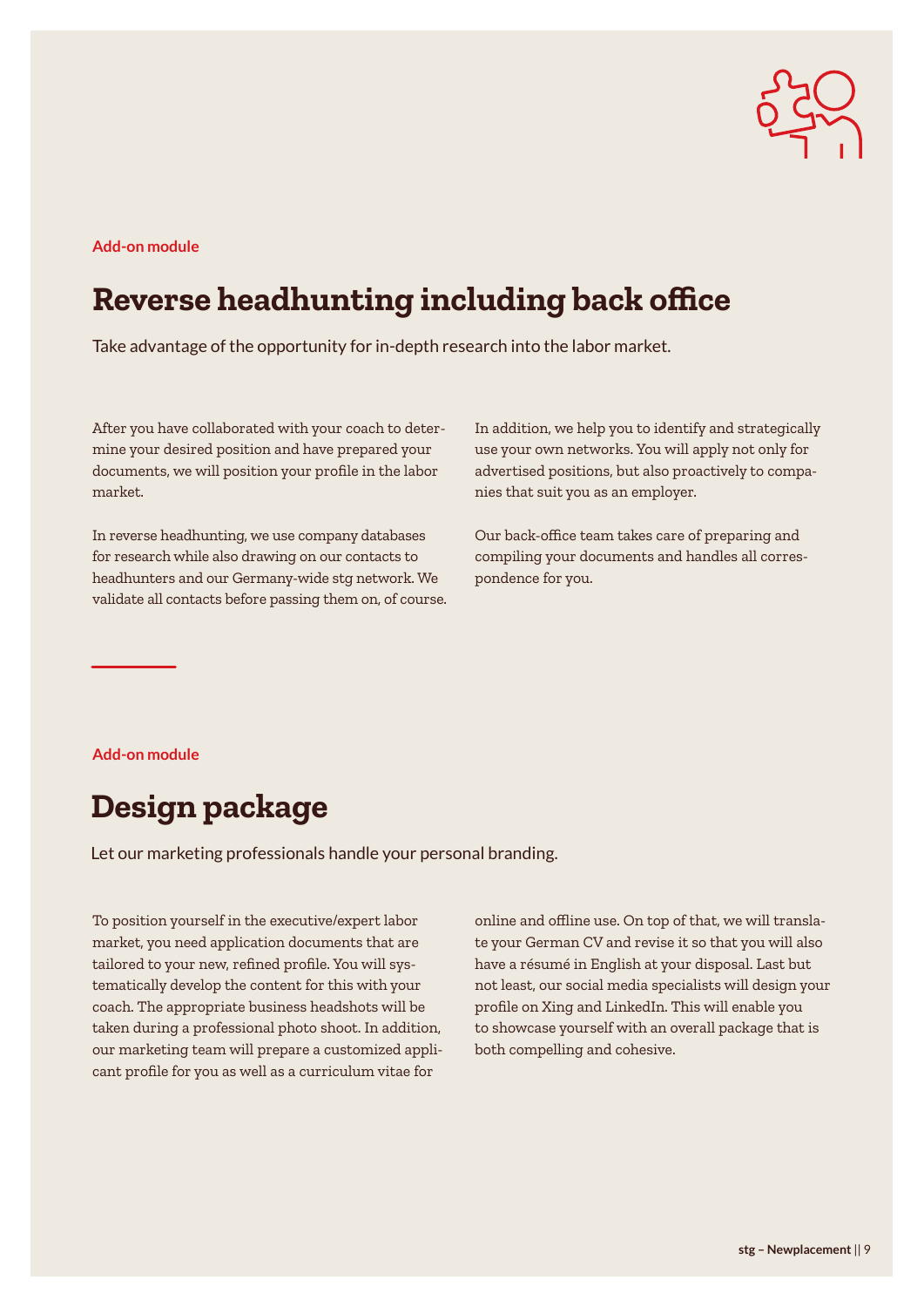

#### **Phase 3**

# **Optimization and conclusion**

You are impressive and find a new job.

You know what you can do and what you want. You have documents that you identify with because they clearly reflect who you are. You have presented yourself in the labor market relevant to you. Now your dream companies are starting to respond and want to get to know you. For you, this means that you have to "sell" yourself. Maybe for the first time in a long time. We are still right by your side. You will work with your coach to prepare for and follow up on interviews.

Our aim is for you to have a number of excellent offers to choose from. Your coach will provide effective decision-making support. And once you have found a position, upon request we can also provide you with support during your first 100 days in your new job – to ensure that you have the best possible start to your professional future.

### **Your results**



**You know what sets you apart, and you are able to communicate this authentically and convincingly. You appear confident and enter your contract negotiations perfectly prepared.**

**You know which criteria are crucial for your decision.**

10 || **stg – Newplacement**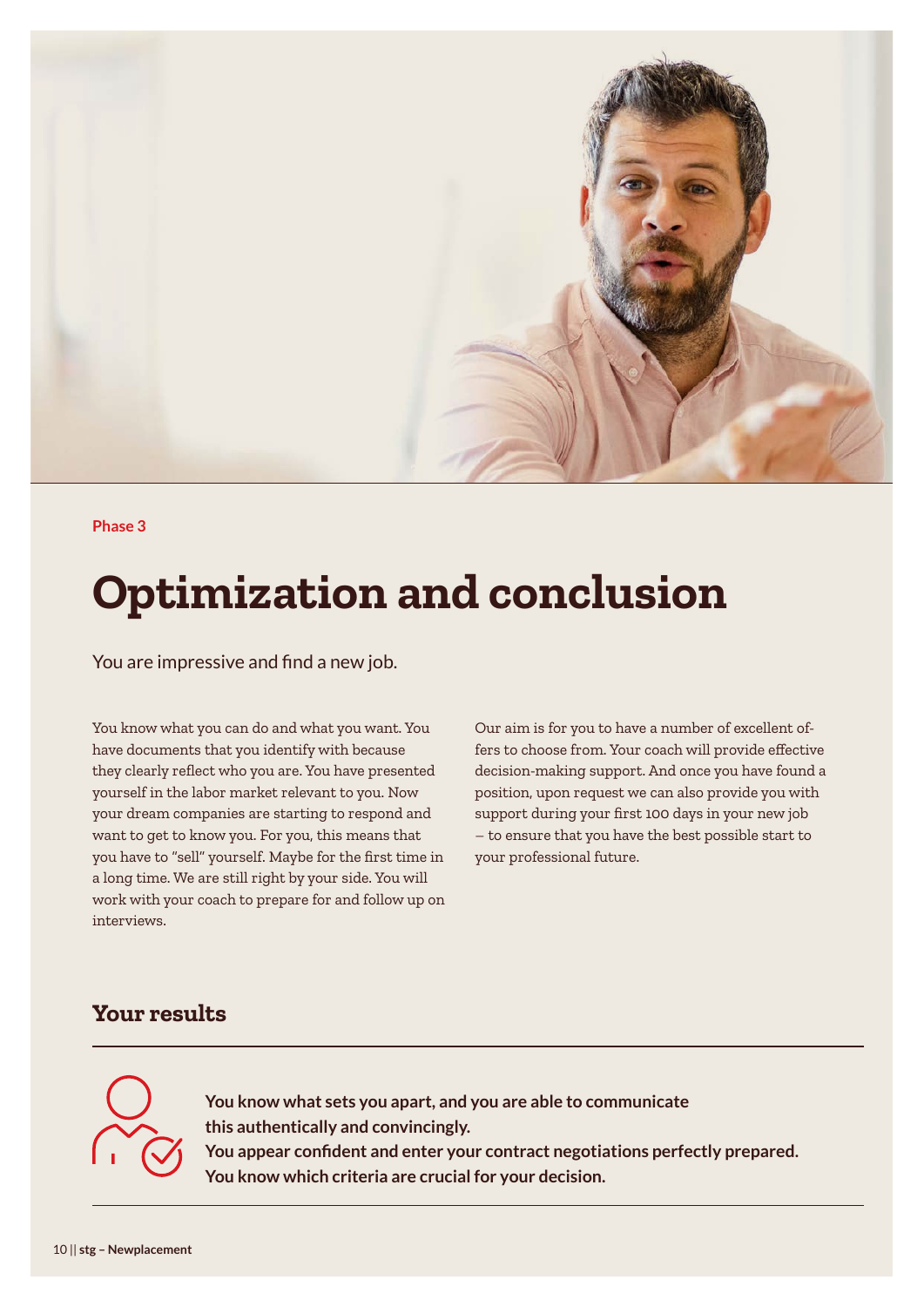

#### **Add-on module**

### **Executive media training**

Communication that makes a difference.

In this training course, you will learn how to use your communication to position yourself with purpose. As a result, you will gain even more clarity and confidence. This also has an external impact.

In the media training, you will learn how to accurately position your messages, present yourself confidently, and respond eloquently even while under strain. You will practice different strategies for interview situations, rehearse how to steer conversations, and make your language more concise.

In the live TV studio, the camera will bring you face to face with your stress patterns. You will practice how to present yourself optimally in online meetings and video statements or in front of large groups.

This will help you expand your repertoire and give a distinctive profile to your communications. You will immediately benefit from these skills during the application process and in contract negotiations. In the longer term, you will also be able to use these skills in your new job.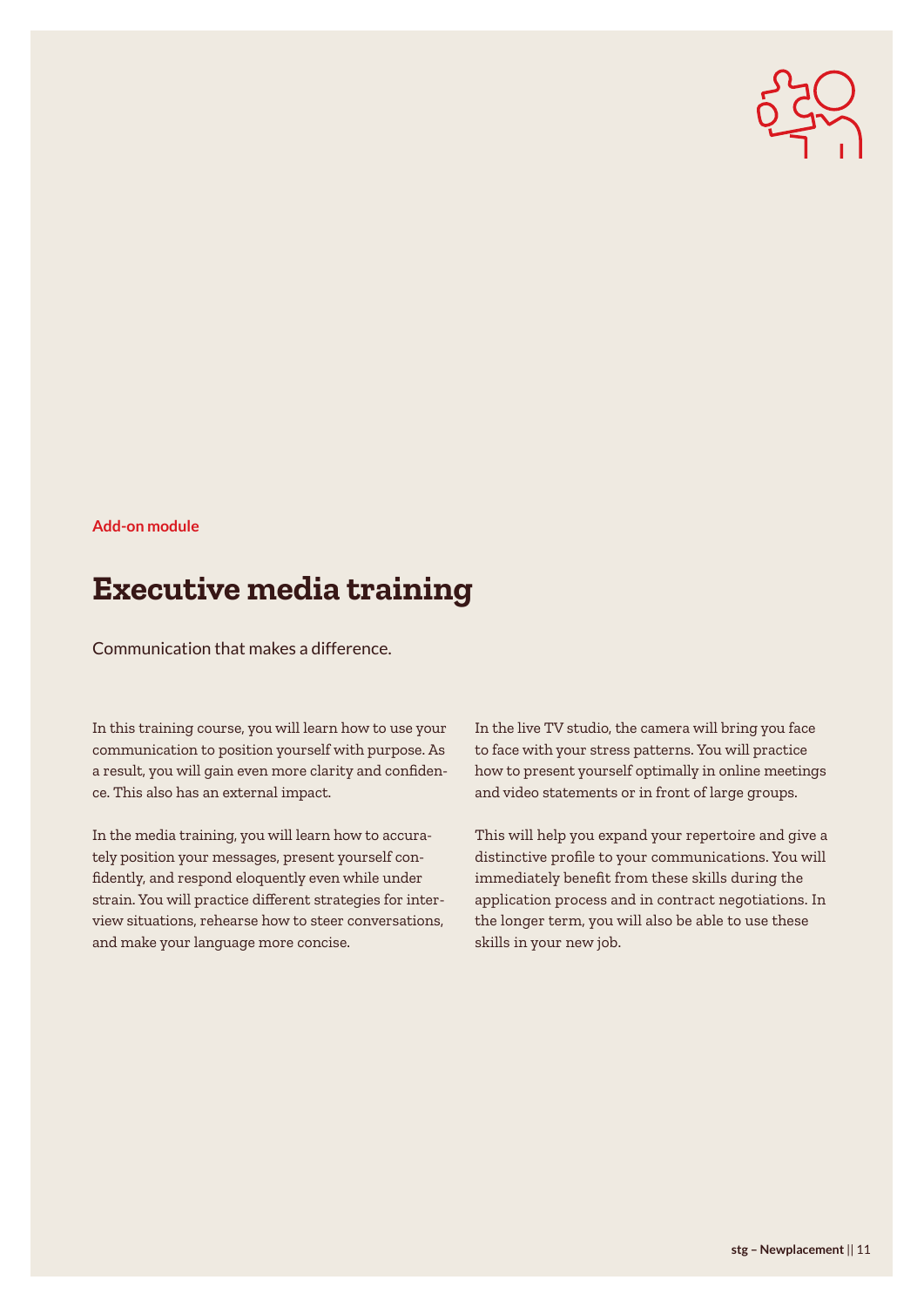**Our services at a glance**

### **Consulting models**

| "Compact"<br>career coaching                                                                                | "Classic"<br>career coaching | "Comfort"<br>career coaching |
|-------------------------------------------------------------------------------------------------------------|------------------------------|------------------------------|
| 4 months                                                                                                    | 6 months                     | 6 months plus onboarding     |
| 20 hours career coaching                                                                                    | 32 hours career coaching     | 40 hours career coaching     |
| Career counseling in 3 phases:<br>analysis & orientation, positioning & strategy, optimization & conclusion |                              |                              |
| Professional photo shoot with business headshots for your online and offline profile                        |                              |                              |
| Coaching includes XING & LinkedIn profile content editing, guideline from our experts                       |                              |                              |
| Regular job suggestions                                                                                     |                              |                              |
| 24/7 psychological counseling for you and your family                                                       |                              |                              |

### **Add-on modules**

| <b>Hogan Personality Assessment</b>                                                                                                                                                                                                     | <b>Reverse headhunting</b>                                                                                                                                                                                             |
|-----------------------------------------------------------------------------------------------------------------------------------------------------------------------------------------------------------------------------------------|------------------------------------------------------------------------------------------------------------------------------------------------------------------------------------------------------------------------|
| A three-part approach for comprehensive work-<br>related personality diagnostics and development,<br>including a detailed evaluation discussion and<br>incorporation of the results into further coaching:<br>strengths, values, risks. | Systematic exploration of the relevant labor<br>market segment according to individual criteria.<br>Expert research of target companies and<br>headhunter contacts. Back-office service for<br>ready-to-send documents |
| Design package                                                                                                                                                                                                                          | <b>Executive media training</b>                                                                                                                                                                                        |
| Personal branding by a professional and Xing and<br>LinkedIn profiles customized just for you. CV and<br>profile featuring a distinctive design, as well as a<br>résumé in English.                                                     | One-day training on optimizing self-presentation<br>and communication in front of the camera or an<br>audience. For greater confidence and impact.                                                                     |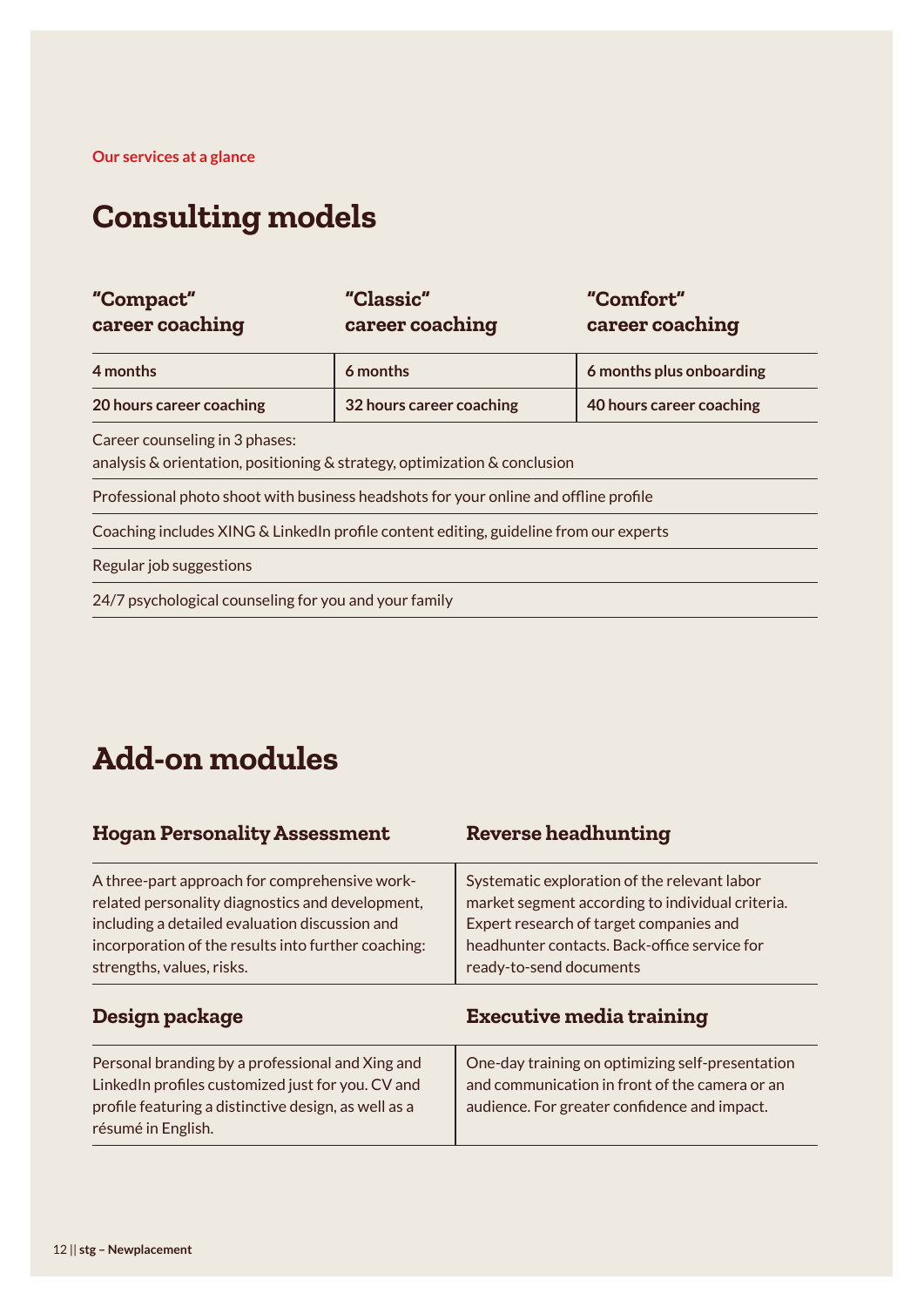# Let's start a conversation and find out together where your place could be.

For the consulting setting, we are guided entirely by your preferences. Coaching sessions can be held in person (at various locations nationwide), in the form of a video call, by telephone, or via e-mail.

We offer a non-binding information meeting in advance (please call +49 9131 92936-16 to schedule an appointment) as well as the opportunity to get to know your coach, and both of course are free of charge. We will carefully select your personal coach for you.

The consultation is also available in English.

Do you have any other questions or special requests? Please feel free to contact me for a consulting model tailored to your individual needs!



Jenny Alexandra Hoch Managing Partner

stg – Newplacement GmbH +49 89 9213159-60 j.hoch@stg-mitarbeiterberater.de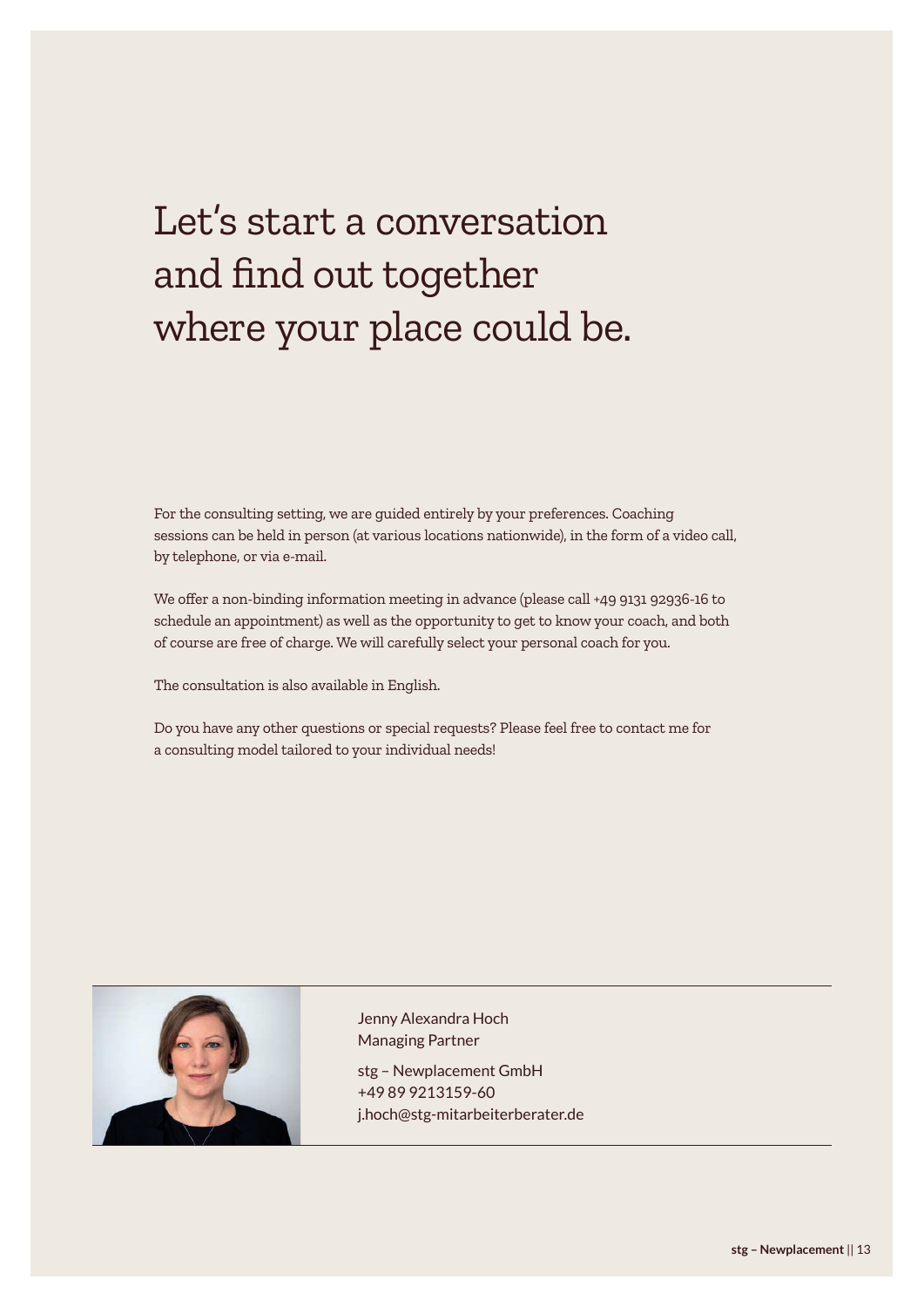### **"What makes an impression and is truly convincing is a cohesive overall package."**

Dr. Nicolette Fiola is part of the executive coaching team at stg. She provides support for specialists and executives as part of career coaching. From experience, she knows what matters when it comes to professional reorientation. Especially when it comes to finding the right place.

### **Can you describe the situations in which experts and executives come to you for advice?** In general, we tend to see two classic starting

situations. A large number of clients have to make a change in their careers. They are losing their job due to a restructuring in the company or they are being laid off. For others, the desire for change comes from within. They are looking for a new professional perspective – not just another job – and are seeking professional support for this important process.

#### **What special requirements do your clients bring with them?**

It is a matter of setting a professional course for the future. Often it's the last stop before retirement, and you really need to find the right fit. Many of my career coaching clients want to escape the dynamic of "higher, faster, further." They want to pause and take the time to answer the question of what is truly important to them professionally and where the journey should take them. This is fundamentally about meaningful work.

**So what's even the point of career coaching? After all, can't I just Google what a good CV should look like?** Yes, of course. Creating a polished CV isn't rocket

science. However, that's not enough for the clients we provide with career coaching support. What makes an impression and is truly convincing is a cohesive overall package. This is achieved when the results of the coaching phases optimally intertwine. When it becomes crystal clear what makes a person special, what characterizes their career development, and what success stories they can tell. This content-related foundation is then translated into the personal branding of a client's application documents and social media profiles, which are becoming increasingly important. And if these messages are also consistently and convincingly represented in the job interviews, it is hard to beat their impact. In my experience, it is almost impossible to achieve this kind of overall package on your own.

### **In your opinion, what are the three most important success factors for finding the right place?** First: I know what I am capable of and what I want. Second: I am able to communicate this convincingly. Third, it comes down to the systematic research into the labor market segment relevant to me. Which target companies am I interested in? Which headhunters should know me? What options are there in my network? Simply responding to job ads is not enough.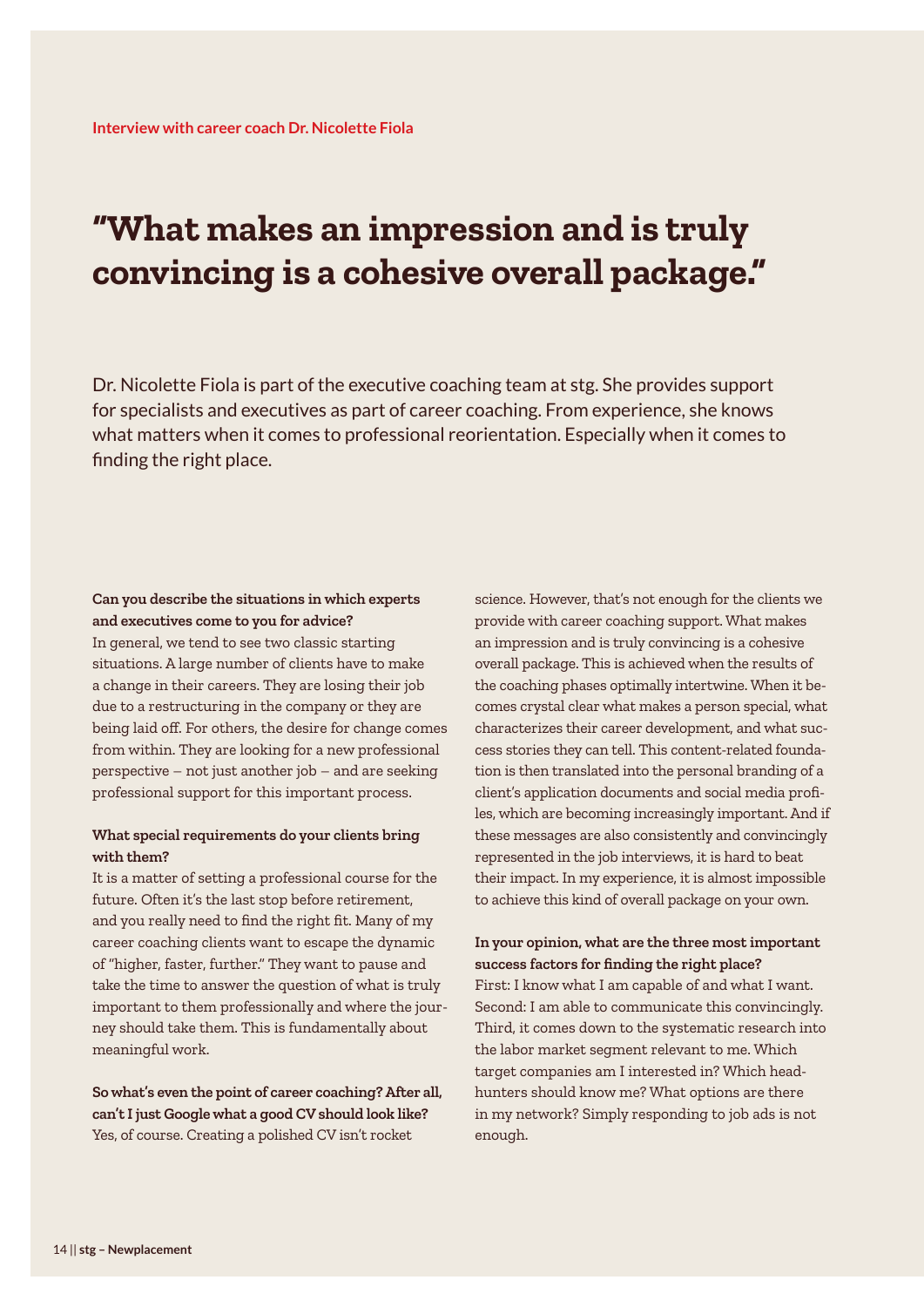#### **What is your job as a career coaching advisor?**

I am a facilitator and sparring partner who works on an equal footing. I think it's important to always keep an eye on what my clients need at any given moment. Sometimes topics arise that are only marginally related to the professional reorientation. Health, for example, or partnership. These need to be integrated into the process. This usually makes the process even more intensive. Every client is unique – and career coaching should be too!

#### **What do you bring to your role?**

Professionally, it is my own work experience in various positions and companies. Not to mention my experience in human resources consulting and in executive search recruitment.

I know what makes HR decision-makers tick and what is important to them. I also incorporate my process knowledge and coaching expertise. On a human level, I need to be able to empathize with my clients, some of whom are going through difficult transition periods in their careers. Openness and flexibility are also important in order to keep up with personal development during the coaching process. There is no magic formula for successful coaching. Each process is tailored to the individual.

#### **In one sentence: In your opinion, what is the greatest benefit of career coaching for clients?**

Career coaching ensures that they are optimally prepared for the application process, are equipped with a systematic market analysis, and are given the opportunity to receive professional support during the onboarding phase. These are the best prerequisites for truly finding the right place.



#### **About**

Dr. Nicolette Fiola has more than 10 years of experience in human resources consulting and in executive search recruitment. She advises specialists and executives in questions concerning career planning and during professional transitions. Other areas of expertise include outplacement consulting and reverse headhunting at the executive and senior executive level. In addition, Dr. Fiola teaches at Ansbach University of Applied Sciences.